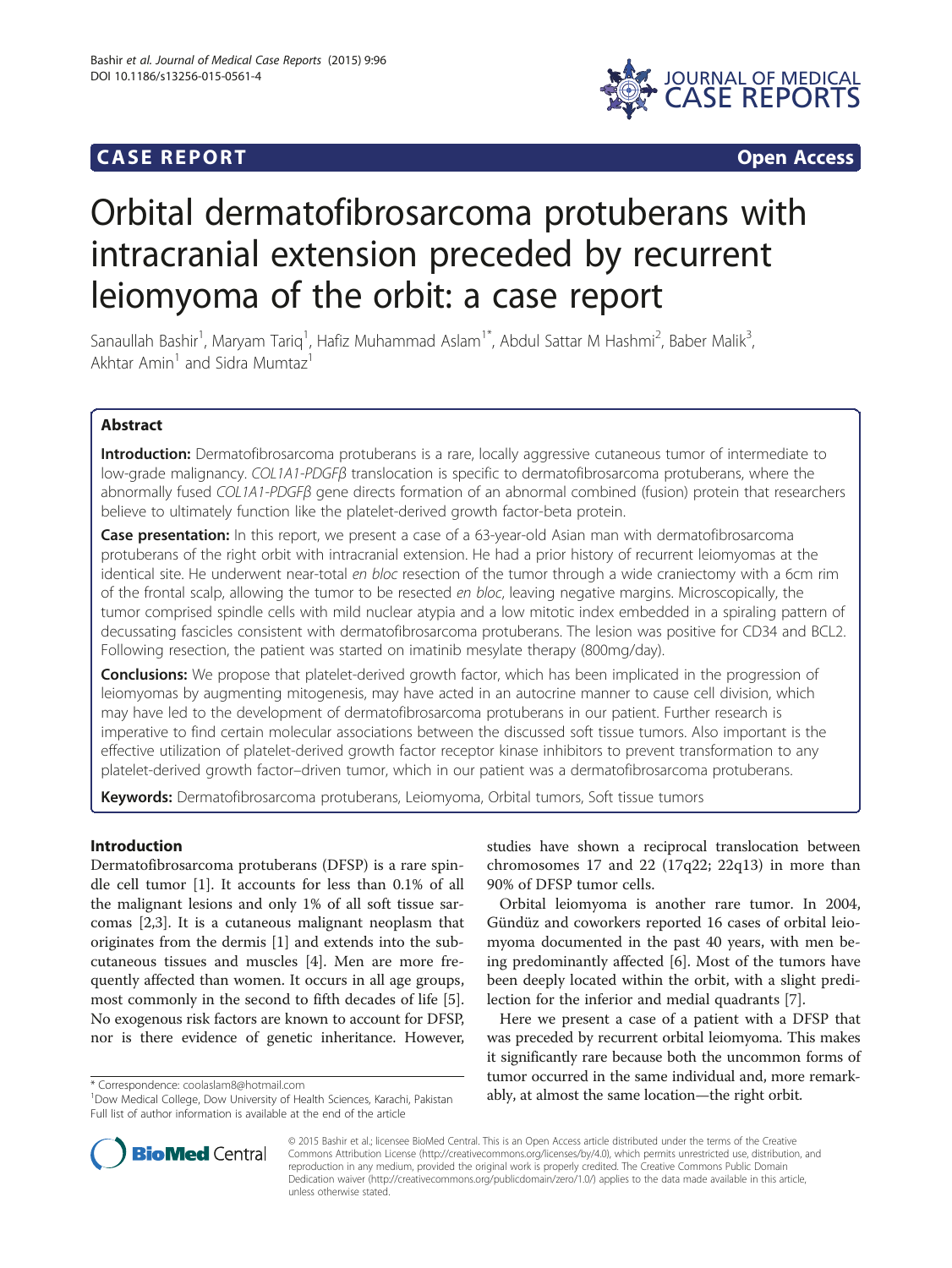#### Case presentation

A 63-year-old Asian man of low socioeconomic status presented to our institution with a complaint of a 1-year history of progressively enlarging swelling on the anteromedial aspect of the right orbit that was causing proptosis and complete vision loss of the ipsilateral eye. He had a significant medical history of diabetes mellitus. He had no constitutional or neurological symptoms and no signs evocative of other sites of involvement. He had no family history of cancer, smoking, intravenous drug abuse or sexual promiscuity.

Eight years earlier, he had developed right orbital swelling causing severe proptosis, diminished vision and restricted eye movements. Computed tomography (CT) revealed an extraconal mass measuring 3.3cm×3cm that was causing erosion of the superior margin of the orbit with right frontal sinus extension (Figures 1). An excisional biopsy was done via the transcranial route, and the specimen was sent for histopathological examination. Grossly, the tumor had a solid, lobulated appearance. Microscopically, it consisted of bundles of spindle-shaped cells with oval nuclei that had blunted ends interspersed in fibrous stoma. Immunohistochemistry demonstrated that the tumor had positive immunoreactivity to desmin, vimentin and smooth muscle actin (SMA). On the basis of immunohistopathology, the tumor was reported as a leiomyoma. Five years later, the lesion recurred at the identical site. An excisional biopsy was performed, and the report again was consistent with leiomyoma with positive immunoreactivity to desmin, vimentin and SMA. An excisional biopsy was done via the transcranial route, and the tumor was reported as leiomyoma. Five years later, the lesion recurred at the identical site. An excisional biopsy was performed, and the report again was consistent with leiomyoma. Now, as the patient presented, his physical examination was remarkable for a palpable 8×9cm, fixed, non-tender, non-ulcerated, nodular mass attached to the underlying structures. The overlying skin was erythematous with prominent and dilated superficial veins.

An ocular examination of the right eye revealed a compressed eyeball, congested conjunctiva and restricted eye movement with complete vision loss. The left eye was normal, with 6/6 visual acuity.

CT of the brain demonstrated mild white matter ischemic changes, and CT of the orbit showed a well-defined, lobulated soft tissue mass along the superomedial aspect of the orbit measuring 5.3×4.8cm and extending 4.3cm craniocaudally. The lesion displaced the eyeball inferolaterally and had both extraconal and intraconal components involving the medial rectus muscle and abutting the optic disc. Medially, partial obliteration of the right ethmoidal sinus due to compression remodeling of the right lamina papyracea was observed. Pressure remodeling of the superior orbital roof was also observed (Figure [2](#page-2-0)).

After all aseptic measures were done, the tumor was removed en masse. A right subfrontal incision was made through the skin, and the supraorbital ridge was exposed. A wide craniectomy was performed with a 6cm rim on the frontal scalp, allowing the tumor to be resected en bloc, leaving negative margins. The tumor had eroded through the roof and floor of the orbit superoinferiorly and involved the maxillary sinus inferiorly. The tumor was transected off the right eyeball, which was posteriorly present and necrotized and compressed by the tumor. The entire eyeball was removed, along with the optic nerve and muscles, and a mega-maxillary antrostomy was created. The resulting cavity was filled with oxidized cellulose to prevent hemorrhage. A pericranial autograft was performed. The defect was reconstructed using a titanium mesh plate over the supraorbital part of skull.

Macroscopic inspection of the excised tumor revealed a firm, homogeneous, tannish brown specimen measuring 12cm×13cm×15cm in aggregate. The cut surface was fleshy and homogeneous and had no areas of hemorrhage. Microscopically, the tumor comprised spindle cells with



Figure 1 Orbital computed tomographic scans showing leiomyoma. (A) Coronal image. (B) Axial image. These computed tomographic scans reveal a well-defined soft tissue mass in the anterosuperior aspect of the right orbit (arrows in A and B). The mass is displacing the eyeball anteroinferiorly (A). The lesion reveals mild enhancement with intravenous contrast dye and is displacing the medial rectus muscle laterally (B). The left eyeball and rectobulbar spaces are normal.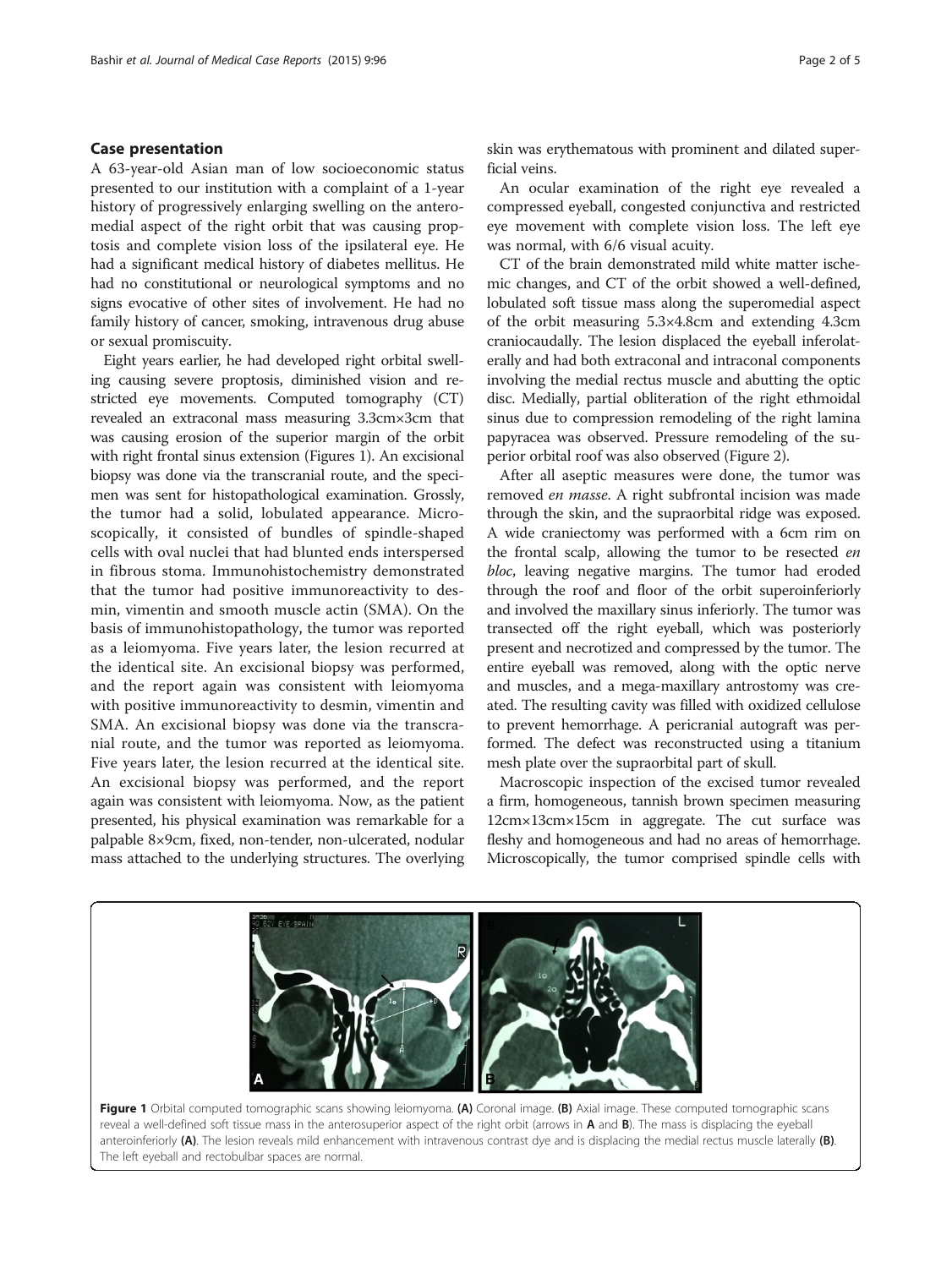<span id="page-2-0"></span>

mild nuclear atypia and a low mitotic index. There was scant cytoplasm and an inconspicuous vasculature. The tumor cells were seen to infiltrate around the fat cells, making lacelike patterns. The lesion was positive for CD34 and BCL2 and negative for epithelial membrane antigen (EMA) and cytokeratin 19. On the basis of the immunohistopathology, the tumor was diagnosed as a DFSP.

Postoperative CT (plain and contrast-enhanced) revealed a residual soft tissue mass infiltrating the roof of the maxillary sinus, right-sided ethmoidal air cells and the right nasal bone. Posteriorly, the lesion extended to the superior orbital fissure, causing erosive changes. The infiltrated soft tissue showed post-contrast enhancement.

Following the diagnosis, the patient was started on imatinib mesylate therapy (800mg/day). An adjuvant therapy was advised, and the patient subsequently received radiation therapy at a total dose of 60Gy at 1.8Gy to 2.0Gy per fraction, 5 days per week. The patient's general condition was very good at the last follow-up visit, 24 months after the surgery. No evidence of local relapse was seen, though there was a residual deformity at the operation site. No enlargement of cervical and axillary lymph nodes was present. The patient continues to be symptom-free with no signs of tumor recurrence.

#### **Discussion**

In accordance with the World Health Organization classification system, DFSP is a locally aggressive mesenchymal tumor that rarely metastasizes, and has intermediate malignancy [\[8](#page-4-0)].

DFSP presents with a specific reciprocal translocation at  $t(17;22)(q22;q13)$  and supernumerary ring chromosomes derived from t(17;22), leading to the fusion of genes collagen type I, alpha 1 (COL1A1), and platelet-derived growth factor beta-chain [\[9\]](#page-4-0) (PDGFΒ).

Furthermore, studies have reported cultured cells of DFSP to be sensitive to treatment with PDGF receptor inhibitors, leading to a decreased rate of cell proliferation [[10](#page-4-0)]. Also, a clinical trial with imatinib showed significant results in cases of DFSP, thus sustaining the position of PDGFB signaling in the development of DFSP [\[11](#page-4-0)].

However, to the best of our knowledge, our case is the first of its kind where DFSP was followed by recurrent leiomyoma. Sanz-Trelles and colleagues reported four cases of DFSP in Spain with an unusual morphological change of intraneoplastic blood vessels, where smooth muscles of the vascular wall underwent focal proliferation, leading to decreased luminal diameter. It was so severe in three cases that leiomyomatous nodules and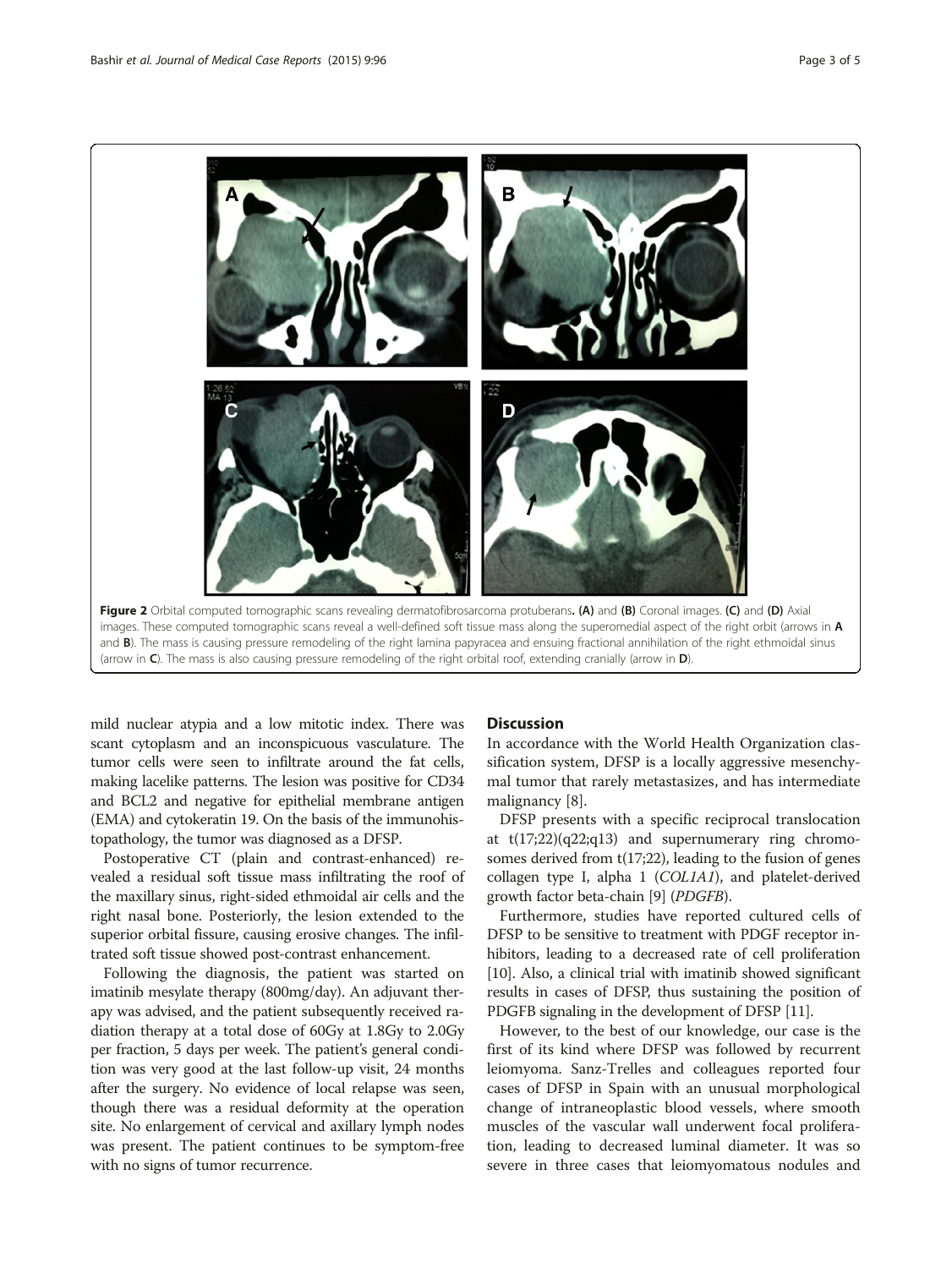<span id="page-3-0"></span>bundles were formed [\[12\]](#page-4-0). Thus, we propose in our case that the changes in the microvasculature in the right orbital cavity due to leiomyoma induced the formation of DFSP in the same orbit. A more detailed understanding of the dense factors that regulate the interactions between tumor and surrounding vascular compartments will help us analyze if there is any such possibility where a tumor can induce the development of another neoplastic tissue in its surroundings.

Leiomyomas are characterized as a benign tumor of the smooth muscle. They can manifest in any part of the body, such as the uterus, esophagus and small bowel, and very rarely in the cranial cavity. Uterine leiomyomata are the most prevalent pelvic tumors in women of reproductive age [\[13](#page-4-0)]. It has been reported that estrogen and progesterone exhibit important roles in the propagation of uterine leiomyoma [\[14\]](#page-4-0). Sozen and Arici elaborated the autocrine and paracrine signaling of the estrogen and progesterone growth factors at the molecular level, which provided insight about the mitogenesis in leiomyoma cells [\[15\]](#page-4-0). The growth repression exerted by estrogen is associated with the downregulation of PDGF and mitogen-activated protein kinase in TSC2-expressing cells [[16](#page-4-0)]. PDGF is conserved by eight cysteine residues. PDGF receptor isoforms (α-PDGFR and β-PDGFR) activate a downstream signaling cascade by activating receptor tyrosine kinases [[17](#page-4-0)]. It has previously been reported that PDGFs and their receptors are highly expressed in both leiomyoma and myometrial smooth muscle tissue [[18\]](#page-4-0).

PDGF acts as a mitogen for mesenchymal cells and plays a pertinent role in the generation of carcinomas [[19](#page-4-0)]. It has been observed that vascular endothelial growth factor, basic fibroblast growth factor and PDGF are implicated in the progression of leiomyomas by augmenting the mitotic activity [\[20](#page-4-0)]. The decreased PDGF production in leiomyomas after gonadotropin-releasing hormone analogue treatment causes greater depreciation in uterine volume, implicating that PDGF might have a mitogenic action on leiomyomas [\[21](#page-4-0)]. The association of PDGFB gene with the orbital neoplasm has been reported [\[22](#page-4-0)]. Thus, we propose that the intracranial leiomyoma in our patient acted and progressed by the same mechanism as uterine leiomyomas.

Moreover, it has been reported that eukaryotic genome forms dynamic physical communication with itself in the form of chromosome loops and bridges, which can contribute to the silencing of genes regulating DFSP tumor [[23\]](#page-4-0) because the leiomyoma has already enriched the microenvironment with excessive amounts of PDGF. Because DFSPs enclose the receptor for PDGF, we propose that PDGF acts in an autocrine manner to cause cell division and may lead to the development of DFSP. This would account for the existence of tumor markers CD34 and CD56 in both DFSPs and vascular leiomyomas.

Surgical excision is the therapeutic choice in patients with DFSPs [\[24\]](#page-4-0). Mohs micrographic surgery is favored because it preserves cosmesis [\[25\]](#page-4-0). However, in case of residual tissues, radiation therapy is considered effective. Ballo and colleagues suggested radiation doses of 50Gy to 60Gy as adjuvant therapy to resection if residual tissue is present and proved DFSP to be a radioresponsive tumor [\[24](#page-4-0)].

#### Conclusions

The hypothesis that a tumor may induce the formation of another kind of tumor in the surrounding tissues cannot be disregarded. The possibility must be evaluated through controlled trials to seek better treatment strategies to prevent such transformations. One potential intervention is the effective utilization of PDGF receptor kinase inhibitors to prevent transformation to any PDGFdriven tumor, which in our patient was DFSP.

#### Consent

Written informed consent was obtained from the patient for publication of this case report and any accompanying images. A copy of the written consent is available for review by the Editor-in-Chief of this journal.

#### Abbreviations

DFSP: Dermatofibrosarcoma protuberans; COL1A1: Collagen, type I, alpha 1 gene; CT: Computed tomography; EMA: Epithelial membrane antigen; PDGF: Platelet-derived growth factor; PDGFB: Platelet-derived growth factor beta-chain gene; PDGFR: Platelet-derived growth factor receptor; SMA: Smooth muscle actin.

#### Competing interests

The authors declare that they have no competing interests.

#### Authors' contributions

SB, MS and HMA carried out the literature search and drafted the manuscript. ASH, BM, AM and SM participated in study design and helped to draft the manuscript. All authors read and approved the final manuscript.

#### Acknowledgments

We are thankful to the departments of ophthalmology and pathology of Jinnah Postgraduate Medical Center, Karachi for their contributions to this article.

#### Author details

<sup>1</sup>Dow Medical College, Dow University of Health Sciences, Karachi, Pakistan. <sup>2</sup>Department of Neurosurgery, Jinnah Postgraduate Medical Center, Karachi, Pakistan. <sup>3</sup>Department of Molecular Diagnostic and Immunology Laboratory, Sindh Institute of Urology and Transplantation, Aga Khan University, Karachi, Pakistan.

## Received: 12 December 2014 Accepted: 3 March 2015<br>Published online: 29 April 2015

#### References

- 1. Taylor HB, Helwig EB. Dermatofibrosarcoma protuberans: a study of 115 cases. Cancer. 1962;15:717–25.
- 2. Smola MG, Soyer HP, Scharnagl E. Surgical treatment of dermatofibrosarcoma protuberans: a retrospective study of 20 cases with review of literature. Eur J Surg Oncol. 1991;17:447–53.
- 3. McPeak CJ, Cruz T, Nicastri AD. Dermatofibrosarcoma protuberans: an analysis of 86 cases—five with metastasis. Ann Surg. 1967;166:803–16.